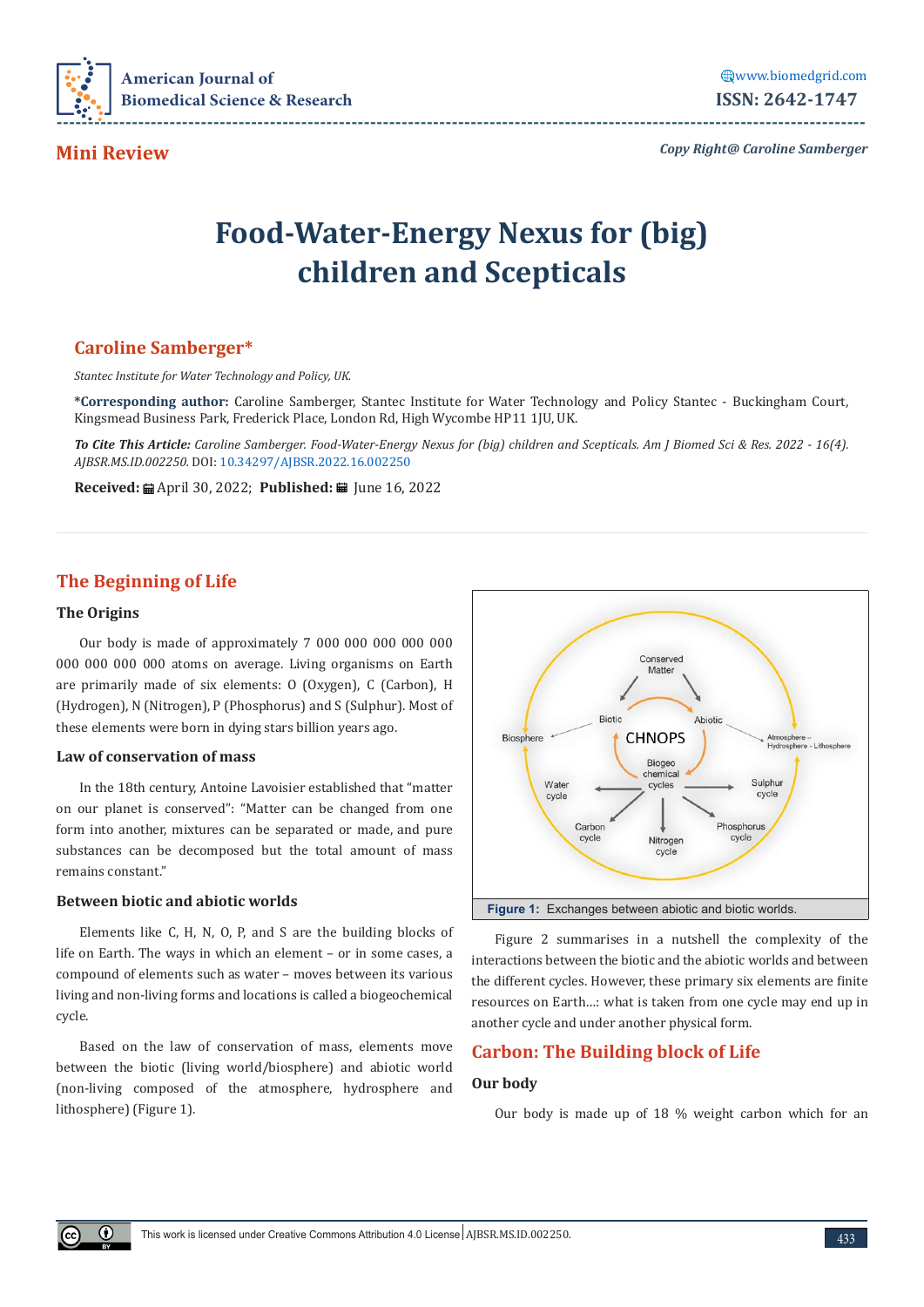average sized human represents around 8x1026 carbon atoms at any one given time. Most of the carbon and nitrogen in our bodies comes from the food we eat [1].

The carbon we exhale in CO<sub>2</sub> is the carbon that decomposes in our bodies. Eating brings new atoms to our body to replace the ones we are constantly losing. Earth is a closed system which means we literally all share the same planet, the same biosphere and more importantly the same atoms.

# **Our food**

Nutrients in food are the materials the body needs to build itself and stay in top working condition. Some of these nutrients provide energy [2] and contain lots of carbon' atoms:

- a. Carbohydrates are a family of compounds made solely of the three elements carbon, hydrogen, and oxygen. Glucose, sucrose, fructose, maltose, and lactose are common sugars.
- b. Lipids (fats) are a large family of compounds that are made mostly of the elements carbon and hydrogen, with a small

amount of oxygen.

c. Proteins (amino-acids) have the general formula  $RCH(NH<sub>2</sub>)$ COOH. If carbohydrates and fat are the body's energy sources, proteins are the body's building blocks.

Production, transportation and distribution of food also require energy and water. In 2014, the water footprint of agriculture represented 68 % of the global water footprint [3].

### **Our energy**

In 2020, fossil fuels - carbon atoms stored in the Earth underground - still supplied 84 % of the World Energy. Production of energy also requires water and sometimes crops (for biofuels production), competing with harvesting, food production and land use. In 2014, the water footprint of energy production represented 12 % of the global water footprint [3]. About 4 % of the world's agricultural land and 4 % of its fresh water are now used for growing biofuels [4]. By 2050, Earth population is predicted to reach 10 billion with an increase in energy demand of +80 %, food demand of +50 % and water demand of +50 % (Figure 2).



# **When it all goes wrong**

### **Carbon cycle and carbon budget**

Human activity, especially the burning of fossil fuels, has dramatically increased the exchange of carbon from the ground back into the atmosphere and oceans. Because Earth is a closed system, the amount of carbon on the planet never changes. However, the amount of carbon in a specific reservoir can change over time as carbon moves from one reservoir to another. As plants are eaten by herbivores and herbivores are eaten by carnivores, carbon moves up the food chain. Meanwhile, the respiration of plants, animals, and microbes returns carbon to the atmosphere as carbon dioxide  $({\rm CO}_2)$ . When organisms die and decay, carbon also returns to the atmosphere or is integrated into soil along with some of their waste.